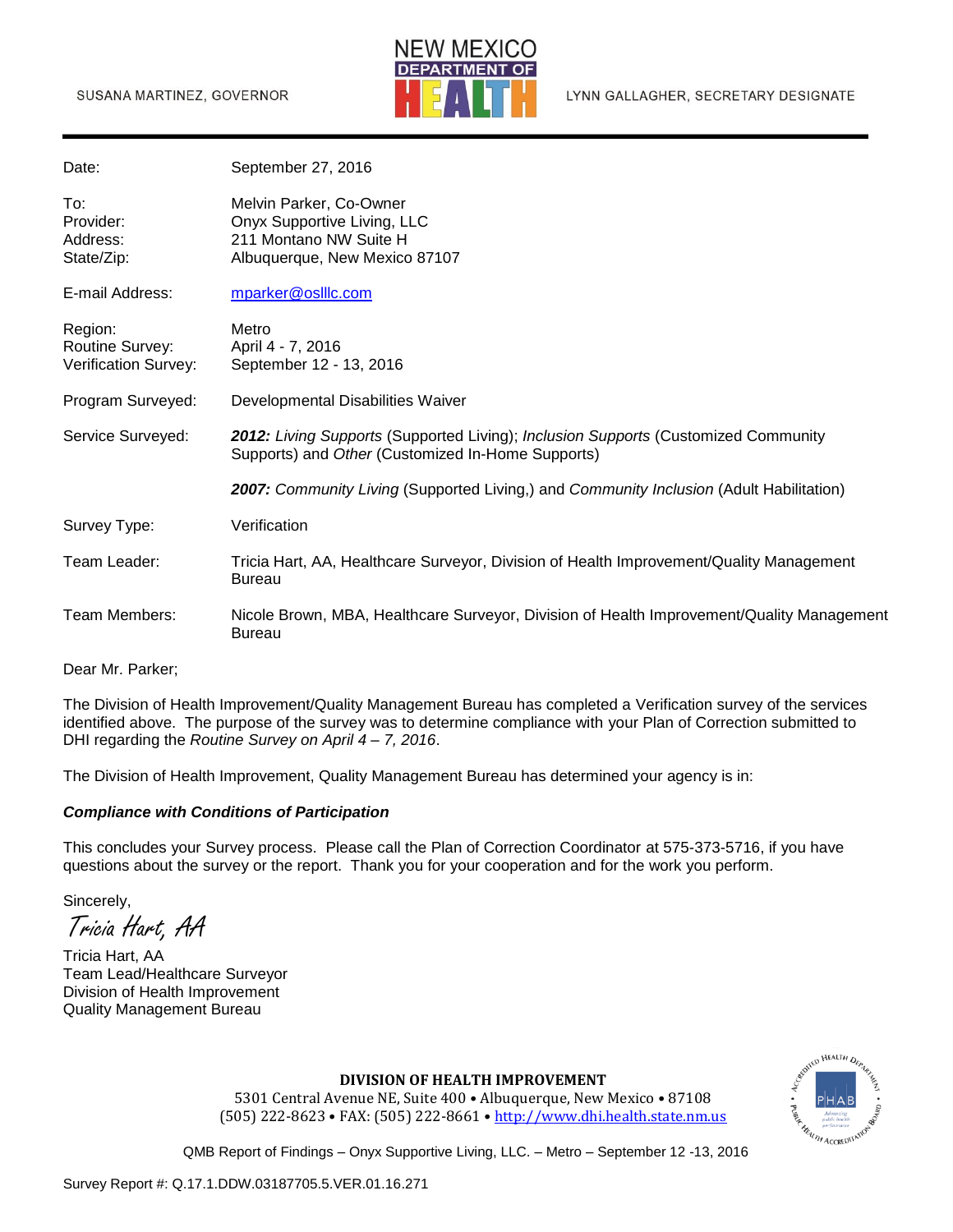| <b>Survey Process Employed:</b>                |                                                                     |                                                                                                                        |  |  |
|------------------------------------------------|---------------------------------------------------------------------|------------------------------------------------------------------------------------------------------------------------|--|--|
| <b>Entrance Conference Date:</b>               | September 12, 2016                                                  |                                                                                                                        |  |  |
| Present:                                       | <b>Onyx Supportive Living, LLC.</b><br>Melvin Parker, Co-Owner      |                                                                                                                        |  |  |
|                                                | <b>DOH/DHI/QMB</b>                                                  | Tricia Hart, AA, Team Lead/Healthcare Surveyor<br>Nicole Brown, MBA, Healthcare Surveyor                               |  |  |
| <b>Exit Conference Date:</b>                   | September 13, 2016                                                  |                                                                                                                        |  |  |
| Present:                                       | <b>Onyx Supportive Living, LLC.</b><br>Melvin Parker, Co-Owner      |                                                                                                                        |  |  |
|                                                | <b>DOH/DHI/QMB</b>                                                  | Tricia Hart, AA, Team Lead/Healthcare Surveyor<br>Nicole Brown, MBA, Healthcare Surveyor                               |  |  |
|                                                | <b>DDSD Metro Regional Office</b><br>Rose Mary Williams, Generalist |                                                                                                                        |  |  |
| <b>Administrative Locations Visited</b>        | Number:                                                             | 1                                                                                                                      |  |  |
| <b>Total Sample Size</b>                       | Number:                                                             | 5                                                                                                                      |  |  |
|                                                |                                                                     | 1 - Jackson Class Members<br>4 - Non-Jackson Class Members                                                             |  |  |
|                                                |                                                                     | 4 - Supported Living<br>1 - Adult Habilitation<br>1 - Customized Community Supports<br>1 - Customized In-Home Supports |  |  |
| Persons Served Records Reviewed                | Number:                                                             | 5                                                                                                                      |  |  |
| Direct Support Personnel Records Reviewed      | Number:                                                             | 88                                                                                                                     |  |  |
| Service Coordinator Records Reviewed           | Number:                                                             | 1                                                                                                                      |  |  |
| Administrative                                 | Number:                                                             | 1                                                                                                                      |  |  |
| Administrative Processes and Records Reviewed: |                                                                     |                                                                                                                        |  |  |

- Medicaid Billing/Reimbursement Records for all Services Provided
- Accreditation Records
- Oversight of Individual Funds
- Individual Medical and Program Case Files, including, but not limited to:
	- o Individual Service Plans
		- o Progress on Identified Outcomes
		- o Healthcare Plans
		- o Medication Administration Records
		- o Medical Emergency Response Plans

QMB Report of Findings – Onyx Supportive Living, LLC. – Metro – September 12 – 13, 2016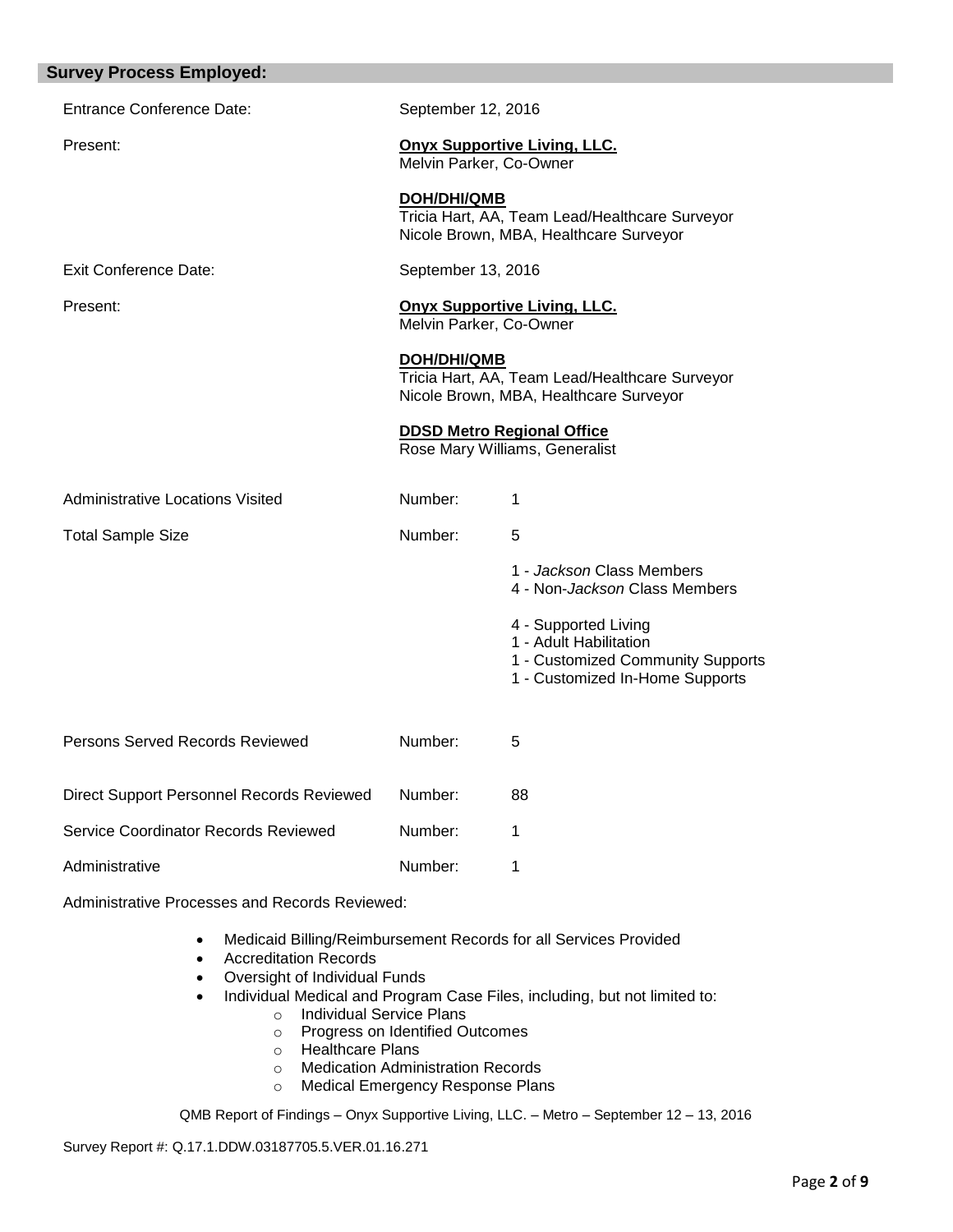- o Therapy Evaluations and Plans
- o Healthcare Documentation Regarding Appointments and Required Follow-Up o Other Required Health Information
- 
- Internal Incident Management Reports and System Process / General Events Reports
- Personnel Files, including nursing and subcontracted staff
- Staff Training Records, Including Competency Interviews with Staff
- Agency Policy and Procedure Manual
- Caregiver Criminal History Screening Records
- Consolidated Online Registry/Employee Abuse Registry
- Human Rights Committee Notes and Meeting Minutes
- Quality Assurance / Improvement Plan
- CC: Distribution List: DOH Division of Health Improvement
	- DOH Developmental Disabilities Supports Division
	- DOH Office of Internal Audit
	- HSD Medical Assistance Division
	- MFEAD NM Attorney General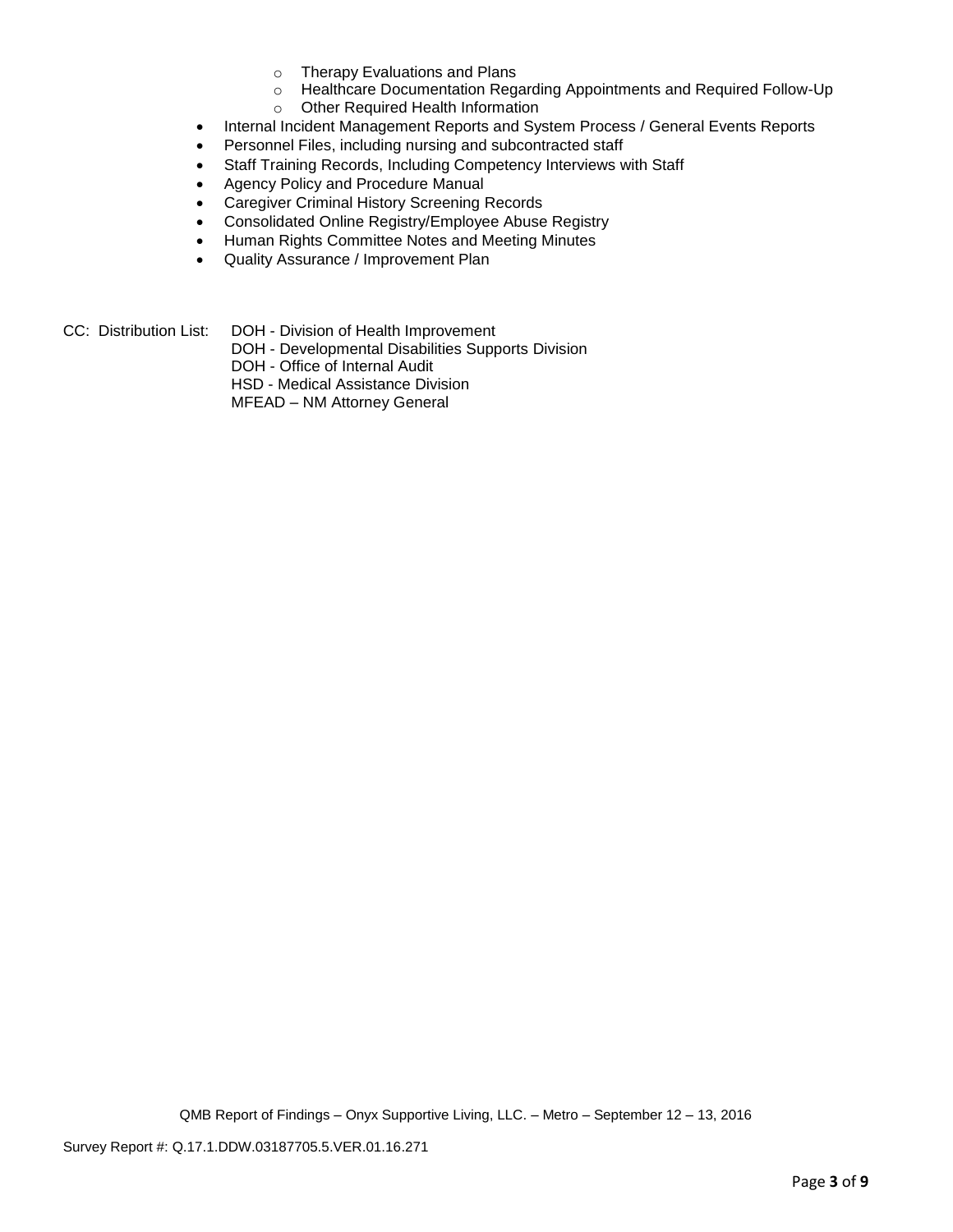# **Department of Health, Division of Health Improvement QMB Determination of Compliance Process**

The Division of Health Improvement, Quality Management Bureau (QMB) surveys compliance of the Developmental Disabilities Waiver (DDW) standards and state and federal regulations. QMB has grouped the CMS assurances into five Service Domains: Level of Care; Plan of Care; Qualified Providers; Health, Welfare and Safety; and Administrative Oversight (note that Administrative Oversight listed in this document is not the same as the CMS assurance of Administrative Authority. Used in this context it is related to the agency's operational policies and procedures, Quality Management system and Medicaid billing and reimbursement processes.)

The QMB Determination of Compliance process is based on provider compliance or non-compliance with standards and regulations identified in the QMB Report of Findings. All deficiencies (non-compliance with standards and regulations) are identified and cited as either a Standard level deficiency or a Condition of Participation level deficiency in the QMB Reports of Findings. All deficiencies require corrective action when non-compliance is identified.

Within the QMB Service Domains there are fundamental regulations, standards, or policies with which a provider must be in essential compliance in order to ensure the health and welfare of individuals served known as Conditions of Participation (CoPs).

The Determination of Compliance for each service type is based on a provider's compliance with CoPs in the following Service Domains.

Case Management Services *(Four Service Domains)*:

- Plan of Care: ISP Development & Monitoring
- Level of Care
- Qualified Providers
- Health, Safety and Welfare

Community Living Supports / Inclusion Supports *(Three Service Domains)*:

- Service Plans: ISP Implementation
- Qualified Provider
- Health, Safety and Welfare

# **Conditions of Participation (CoPs)**

A CoP is an identified fundamental regulation, standard, or policy with which a provider must be in compliance in order to ensure the health and welfare of individuals served. CoPs are based on the Centers for Medicare and Medicaid Services, Home and Community-Based Waiver required assurances. A provider must be in compliance with CoPs to participate as a waiver provider.

QMB surveyors use professional judgment when reviewing the critical elements of each standard and regulation to determine when non-compliance with a standard level deficiency rises to the level of a CoP out of compliance. Only some deficiencies can rise to the level of a CoP (See the next section for a list of CoPs). The QMB survey team analyzes the relevant finding in terms of scope, actual harm or potential for harm, unique situations, patterns of performance, and other factors to determine if there is the potential for a negative outcome which would rise to the level of a CoP. A Standard level deficiency becomes a CoP out of compliance when the team's analysis establishes that there is an identified potential for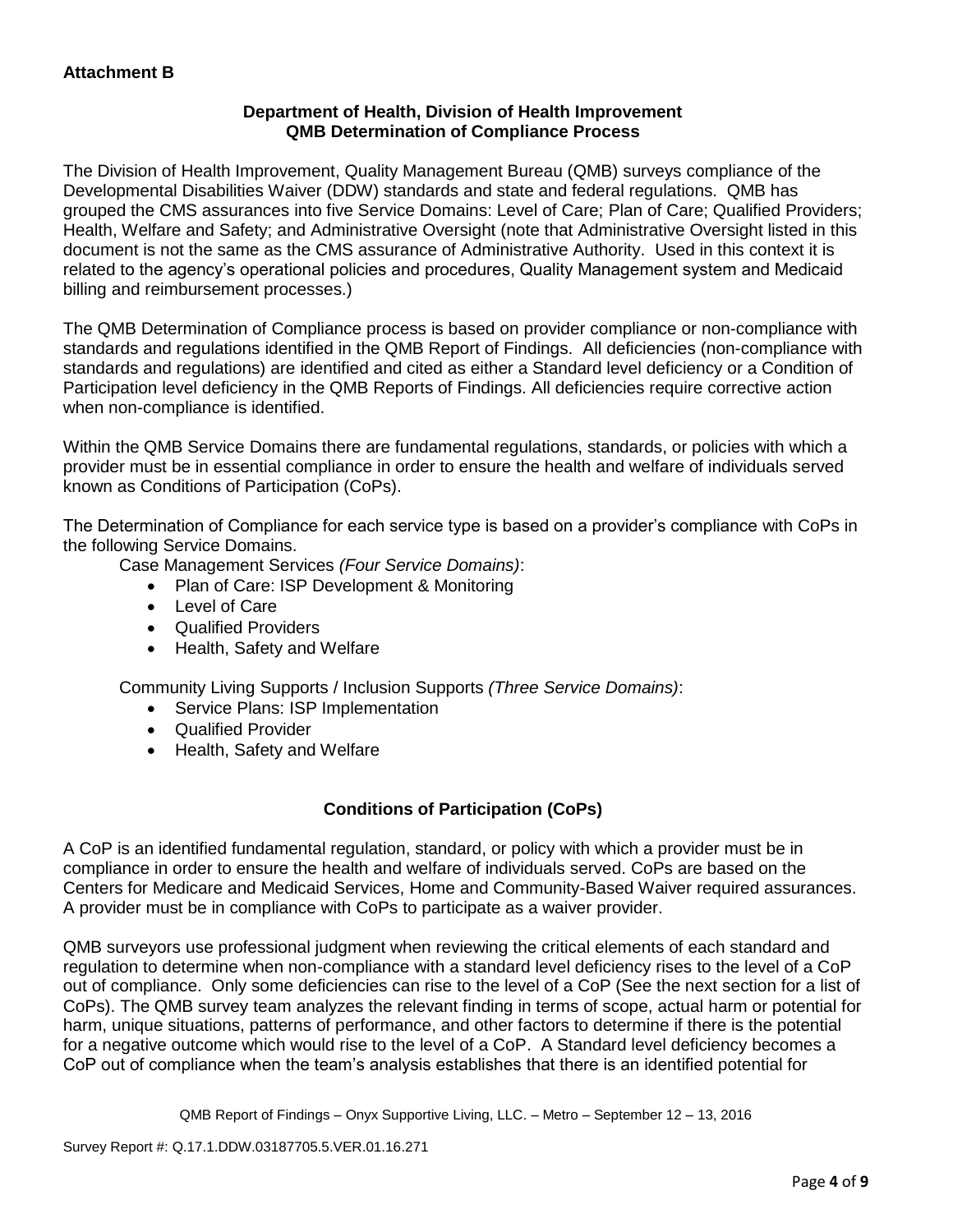significant harm or actual harm. It is then cited as a CoP out of compliance. If the deficiency does not rise to the level of a CoP out of compliance, it is cited as a Standard Level Deficiency.

The Division of Health Improvement (DHI) and the Developmental Disabilities Supports Division (DDSD) collaborated to revise the current Conditions of Participation (CoPs). There are seven Conditions of Participation in which providers must be in compliance.

# **CoPs and Service Domains for Case Management Supports are as follows:**

### **Service Domain: Plan of Care ISP Development & Monitoring**

Condition of Participation:

1. **Individual Service Plan (ISP) Creation and Development**: Each individual shall have an ISP. The ISP shall be developed in accordance with DDSD regulations and standards and is updated at least annually or when warranted by changes in the individual's needs.

Condition of Participation:

2. **ISP Monitoring and Evaluation:** The Case Manager shall ensure the health and welfare of the individual through monitoring the implementation of ISP desired outcomes.

### **Service Domain: Level of Care**

Condition of Participation:

3. **Level of Care**: The Case Manager shall complete all required elements of the Long Term Care Assessment Abstract (LTCAA) to ensure ongoing eligibility for waiver services.

### **CoPs and Service Domain for ALL Service Providers is as follows:**

#### **Service Domain: Qualified Providers**

Condition of Participation:

4. **Qualified Providers**: Agencies shall ensure support staff has completed criminal background screening and all mandated trainings as required by the DDSD.

## *CoPs and Service Domains for Living Supports and Inclusion Supports are as follows:*

### **Service Domain: Service Plan: ISP Implementation**

Condition of Participation:

5. **ISP Implementation**: Services provided shall be consistent with the components of the ISP and implemented to achieve desired outcomes / action step.

### **Service Domain: Health, Welfare and Safety**

Condition of Participation:

6. **Individual Health, Safety and Welfare: (Safety)** Individuals have the right to live and work in a safe environment.

Condition of Participation:

7. **Individual Health, Safety and Welfare (Healthcare Oversight)**: The provider shall support individuals to access needed healthcare services in a timely manner. Nursing, healthcare services and healthcare oversight shall be available and provided as needed to address individuals' health, safety and welfare.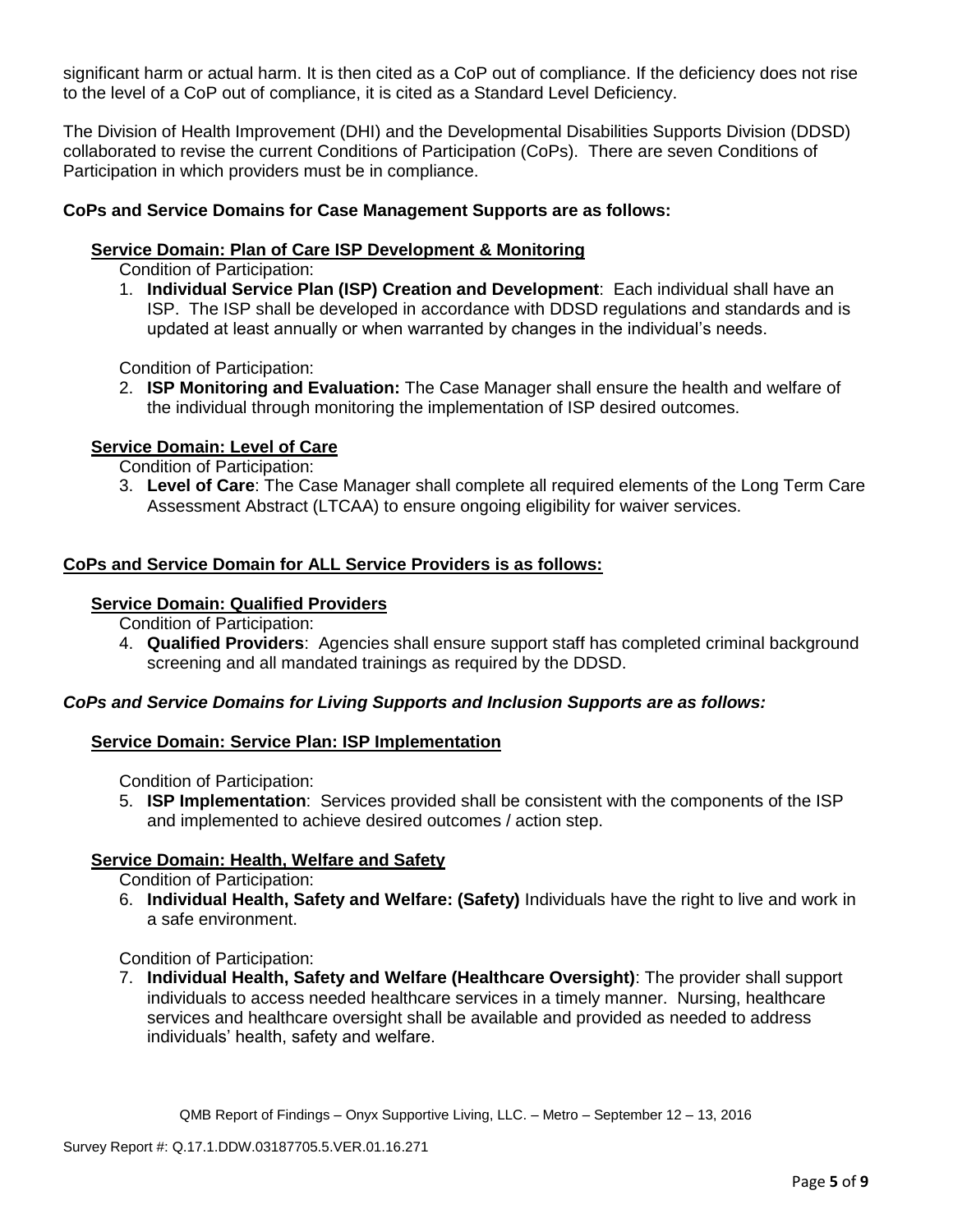# **QMB Determinations of Compliance**

### Compliance with Conditions of Participation

The QMB determination of *Compliance with Conditions of Participation* indicates that a provider is in compliance with all Conditions of Participation, (CoP). The agency has obtained a level of compliance such that there is a minimal potential for harm to individuals' health and safety. To qualify for a determination of Compliance with Conditions of Participation, the provider must be in compliance with all Conditions of Participation in all relevant Service Domains. The agency may also have Standard level deficiencies (deficiencies which are not at the condition level) out of compliance in any of the Service Domains.

## Partial-Compliance with Conditions of Participation

The QMB determination of *Partial-Compliance with Conditions of Participation* indicates that a provider is out of compliance with Conditions of Participation in one (1) to two (2) Service Domains. The agency may have one or more Condition level tags within a Service Domain. This partialcompliance, if not corrected, may result in a serious negative outcome or the potential for more than minimal harm to individuals' health and safety. The agency may also have Standard level deficiencies (deficiencies which are not at the condition level) in any of the Service Domains.

Providers receiving a repeat determination of Partial-Compliance for repeat deficiencies at the level of a Condition in any Service Domain may be referred by the Quality Management Bureau to the Internal Review Committee (IRC) for consideration of remedies and possible actions or sanctions.

## Non-Compliance with Conditions of Participation

The QMB determination of *Non-Compliance with Conditions of Participation* indicates a provider is significantly out of compliance with Conditions of Participation in multiple Service Domains. The agency may have one or more Condition level tags in each of 3 relevant Service Domains. This non-compliance, if not corrected, may result in a serious negative outcome or the potential for more than minimal harm to individuals' health and safety. The agency may also have Standard level deficiencies (deficiencies which are not at the condition level) in any of the Service Domains

Providers receiving a repeat determination of Non-Compliance will be referred by Quality Management Bureau to the Internal Review Committee (IRC) for consideration of remedies and possible actions or sanctions.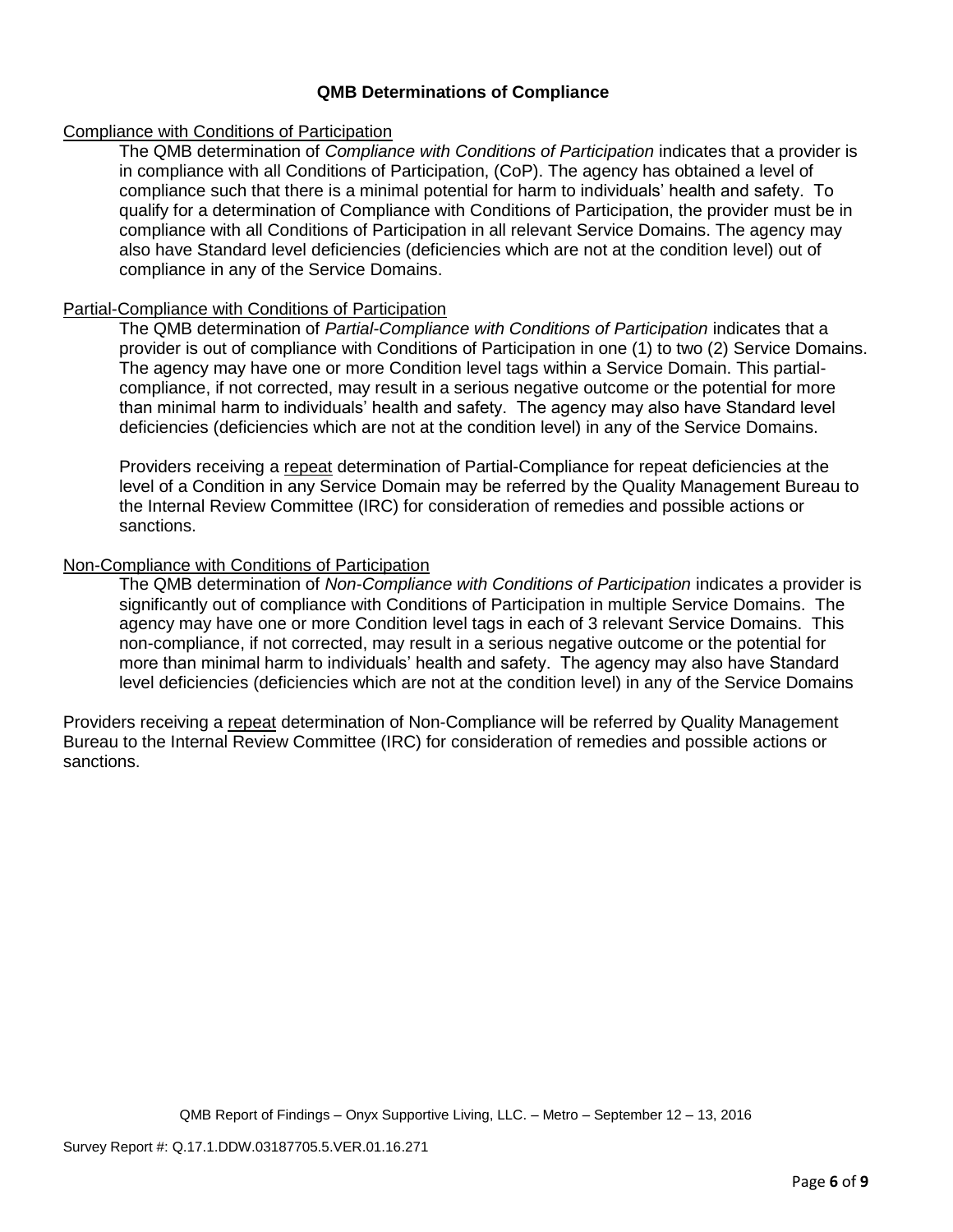## **Guidelines for the Provider Informal Reconsideration of Finding (IRF) Process**

# **Introduction:**

Throughout the QMB Survey process, surveyors are openly communicating with providers. Open communication means surveyors have clarified issues and/or requested missing information before completing the review through the use of the signed/dated "Document Request," or "Administrative Needs," etc. forms. Regardless, there may still be instances where the provider disagrees with a specific finding. Providers may use the following process to informally dispute a finding.

# **Instructions:**

- 1. The Informal Reconsideration of the Finding (IRF) request must be received in writing to the QMB Deputy Bureau Chief **within 10 business days** of receipt of the final Report of Findings.
- 2. The written request for an IRF *must* be completed on the QMB Request for Informal Reconsideration of Finding form available on the QMB website:<http://dhi.health.state.nm.us/qmb>
- 3. The written request for an IRF must specify in detail the request for reconsideration and why the finding is inaccurate.
- 4. The IRF request must include all supporting documentation or evidence.
- 5. If you have questions about the IRF process, email the IRF Chairperson, Crystal Lopez-Beck at [Crystal.Lopez-Beck@state.nm.us](mailto:Crystal.Lopez-Beck@state.nm.us) for assistance.

# **The following limitations apply to the IRF process:**

- The written request for an IRF and all supporting evidence must be received within 10 business days.
- Findings based on evidence requested during the survey and not provided may not be subject to reconsideration.
- The supporting documentation must be new evidence not previously reviewed or requested by the survey team.
- Providers must continue to complete their Plan of Correction during the IRF process
- Providers may not request an IRF to challenge the sampling methodology.
- Providers may not request an IRF based on disagreement with the nature of the standard or regulation.
- Providers may not request an IRF to challenge the team composition.
- Providers may not request an IRF to challenge the DHI/QMB determination of compliance or the length of their DDSD provider contract.

A Provider forfeits the right to an IRF if the request is not received within 10 business days of receiving the report and/or does not include all supporting documentation or evidence to show compliance with the standards and regulations.

The IRF Committee will review the request; the Provider will be notified in writing of the ruling; no face-toface meeting will be conducted.

When a Provider requests that a finding be reconsidered, it does not stop or delay the Plan of Correction process. **Providers must continue to complete the Plan of Correction, including the finding in dispute regardless of the IRF status.** If a finding is removed or modified, it will be noted and removed or modified from the Report of Findings. It should be noted that in some cases a Plan of Correction may be completed prior to the IRF process being completed. The provider will be notified in writing on the decisions of the IRF committee.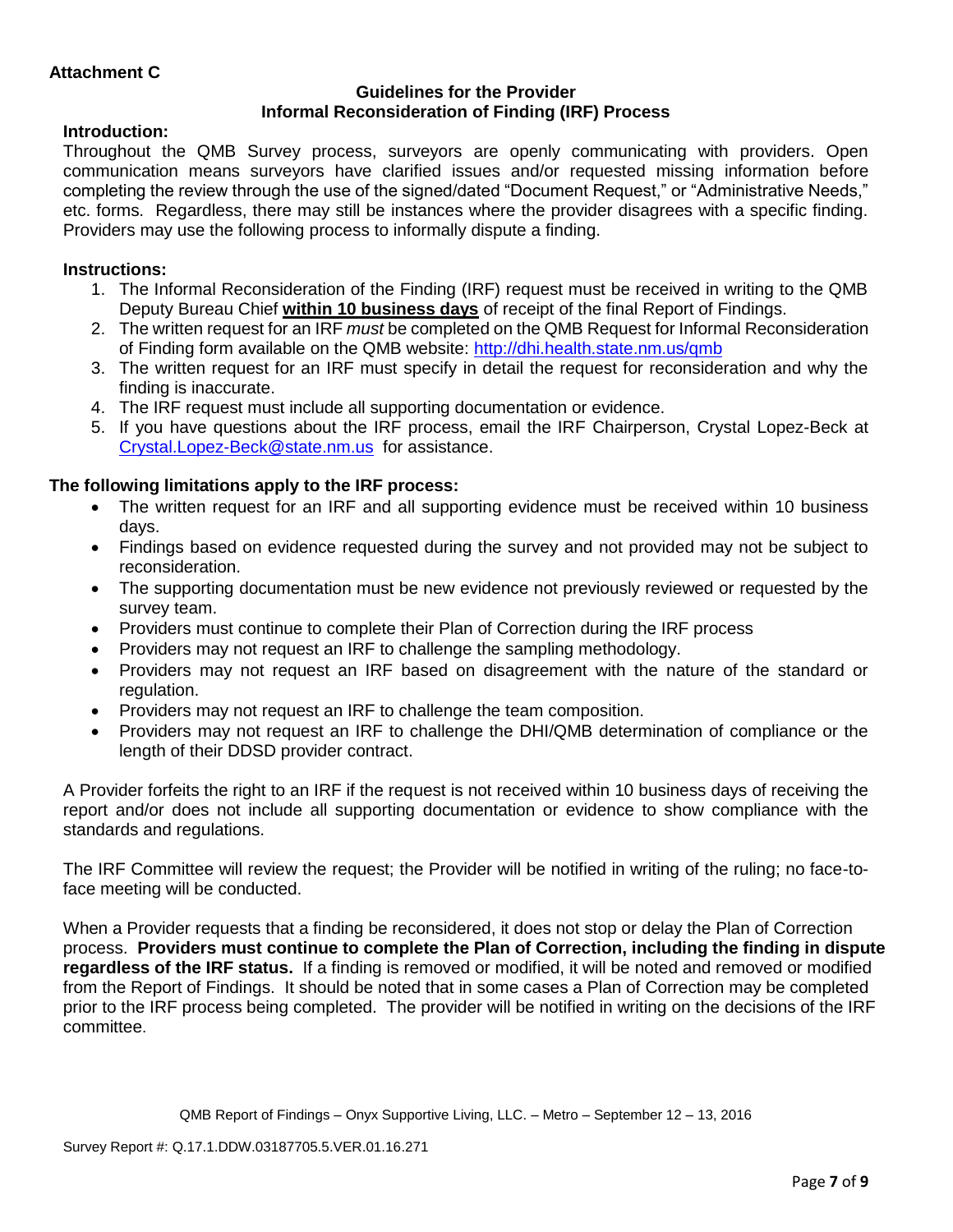| Agency:                     | Onyx Supportive Living, LLC. - Metro Region                                                            |
|-----------------------------|--------------------------------------------------------------------------------------------------------|
| Program:                    | Developmental Disabilities Waiver                                                                      |
| Service:                    | 2012: Living Supports (Supported Living); Inclusion Supports (Customized Community Supports) and Other |
|                             | (Customized In-Home Supports)                                                                          |
|                             | 2007: Community Living (Supported Living) and Community Inclusion (Adult Habilitation)                 |
| <b>Monitoring Type:</b>     | <b>Verification Survey</b>                                                                             |
| <b>Routine Survey:</b>      | April 4 – 7, 2016                                                                                      |
| <b>Verification Survey:</b> | September 12 - 13, 2016                                                                                |

| <b>Standard of Care</b>                                                                                                         | <b>Routine Survey Deficiencies</b><br>April 4 - 7, 2016                                                                     | <b>Verification Survey New and Repeat</b><br>Deficiencies September 12 - 13, 2016                                                         |  |  |  |  |
|---------------------------------------------------------------------------------------------------------------------------------|-----------------------------------------------------------------------------------------------------------------------------|-------------------------------------------------------------------------------------------------------------------------------------------|--|--|--|--|
| Service Domain: Service Plans: ISP Implementation – Services are delivered in accordance with the service plan, including type, |                                                                                                                             |                                                                                                                                           |  |  |  |  |
| scope, amount, duration and frequency specified in the service plan.                                                            |                                                                                                                             |                                                                                                                                           |  |  |  |  |
| Tag #1A08 Agency Case File                                                                                                      | <b>Standard Level Deficiency</b>                                                                                            | <b>COMPLETE</b>                                                                                                                           |  |  |  |  |
| Tag #1A32 and LS14 / 6L14 Individual<br><b>Service Plan Implementation</b>                                                      | <b>Standard Level Deficiency</b>                                                                                            | <b>COMPLETE</b>                                                                                                                           |  |  |  |  |
| Tag # LS14 / 6L14 Residential Case File                                                                                         | <b>Standard Level Deficiency</b>                                                                                            | <b>COMPLETE</b>                                                                                                                           |  |  |  |  |
| Tag # LS17 / 6L17 Reporting<br><b>Requirements (Community Living</b><br>Reports)                                                | <b>Standard Level Deficiency</b>                                                                                            | <b>COMPLETE</b>                                                                                                                           |  |  |  |  |
|                                                                                                                                 | Service Domain: Qualified Providers - The State monitors non-licensed/non-certified providers to assure adherence to waiver |                                                                                                                                           |  |  |  |  |
|                                                                                                                                 |                                                                                                                             | requirements. The State implements its policies and procedures for verifying that provider training is conducted in accordance with State |  |  |  |  |
| requirements and the approved waiver.                                                                                           |                                                                                                                             |                                                                                                                                           |  |  |  |  |
| Tag # 1A11.1 Transportation Training                                                                                            | <b>Standard Level Deficiency</b>                                                                                            | <b>COMPLETE</b>                                                                                                                           |  |  |  |  |
| Tag # 1A20 Direct Support Personnel<br><b>Training</b>                                                                          | <b>Standard Level Deficiency</b>                                                                                            | <b>COMPLETE</b>                                                                                                                           |  |  |  |  |
| Tag # 1A26 Consolidated On-line                                                                                                 | <b>Condition of Participation Level Deficiency</b>                                                                          | <b>COMPLETE</b>                                                                                                                           |  |  |  |  |
| <b>Registry Employee Abuse Registry</b>                                                                                         |                                                                                                                             |                                                                                                                                           |  |  |  |  |
| Tag # 1A28.1 Incident Mgt. System -<br><b>Personnel Training</b>                                                                | <b>Standard Level Deficiency</b>                                                                                            | <b>COMPLETE</b>                                                                                                                           |  |  |  |  |
| Tag # 1A37 Individual Specific Training                                                                                         | <b>Standard Level Deficiency</b>                                                                                            | <b>COMPLETE</b>                                                                                                                           |  |  |  |  |

QMB Report of Findings – Onyx Supportive Living, LLC. – Metro – September 12 – 13, 2016